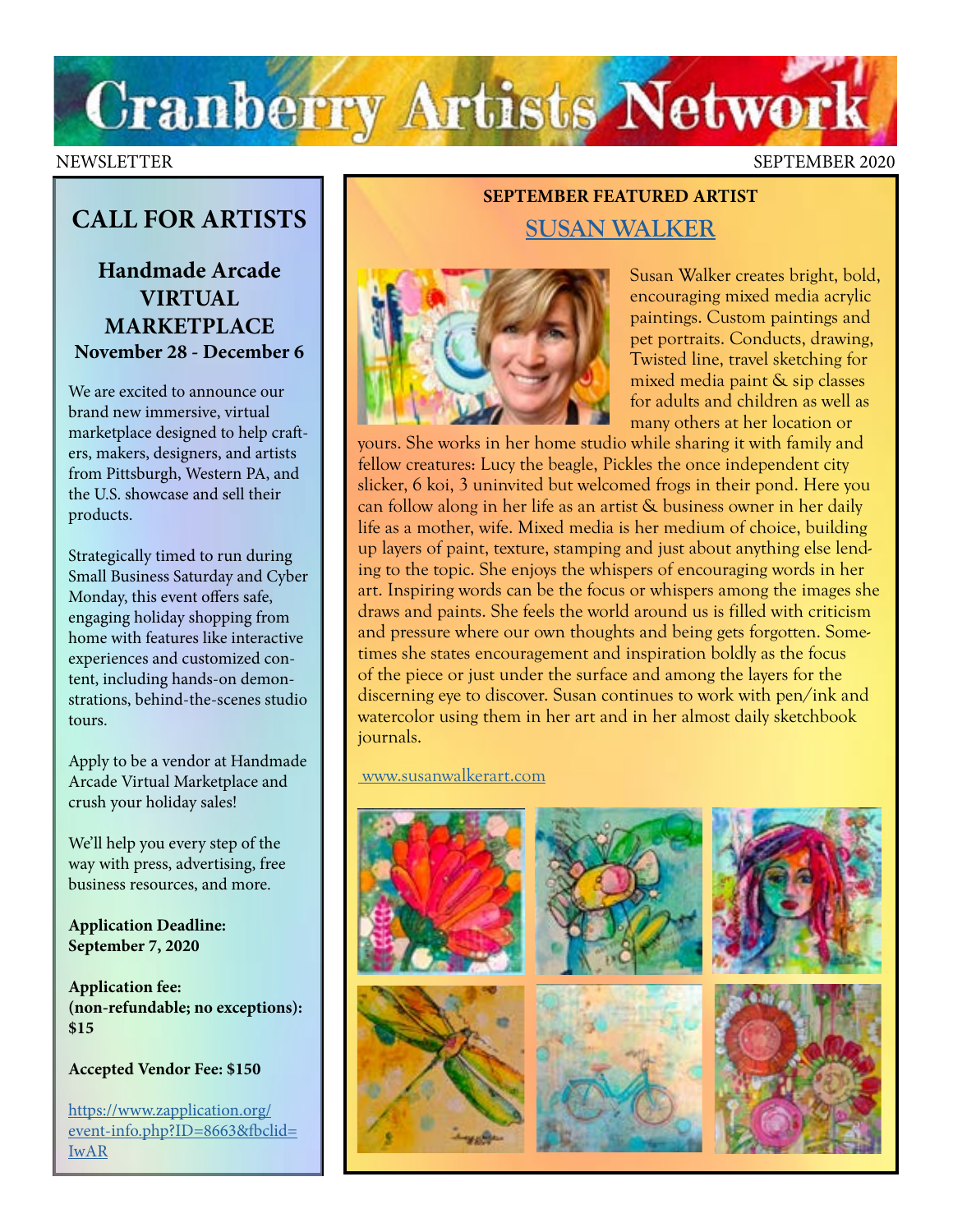## **CALL FOR ARTISTS**

## **3rd Annual Lawrence County Art Show October 1 – December 31**

The 3nd Annual Lawrence County Art Show invites artists to capture the people, places and events that make our region unique!

While cash prizes will recognize talent, a limited number of purchase awards will help build the County's Art Collection from the entries submitted.

• Deadline: September 11, 2020 (drop off Sept 7 – 11)

• Notification of Awards: by September 21, 2020

• Awards: 1st Place: \$175, 2nd Place: \$125, 3rd Place: \$75

• Public reception: Cancelled due to COVID-19. Awards will be announced virtually & in the newspapers

• Pick up: January  $4 - 15$ , 2021

Works may be delivered in person to the Register and Recorder's Office at the Lawrence County Courthouse, 430 Court Street, New Castle from September 7 - 11, 2020 between the hours of 9:00 am and 3:00 pm.

### ENTRY FEE: \$10 per work. No limit to number of entries.

[http://co.lawrence.pa.us/wp-con](http://co.lawrence.pa.us/wp-content/uploads/2020/08/Art-Contest-2020-Flyer.pdf)[tent/uploads/2020/08/Art-Contest-](http://co.lawrence.pa.us/wp-content/uploads/2020/08/Art-Contest-2020-Flyer.pdf)[2020-Flyer.pdf](http://co.lawrence.pa.us/wp-content/uploads/2020/08/Art-Contest-2020-Flyer.pdf)

## **Cranberry Artists Network**

### MEMBER NEWS

**CAN Independent Plein Air Painting through September!** Please send pictures of you and your plein air paintings to kbischak@comcast.net so we can share them in our newsletters and Facebook page!

Clare Torso was recently painting in Slippery Rock and here is another by **Patricia Young** made this gorgeous pastel painting on Friday at the Pittsburgh Botanical Gardens!



nature-Member by the Ohio Watercolor Society (OWS)-Board! Official presentation at the OWS-Show (\*hopefully, due to COVID!) Nov. 7! Gina has also been accepted into the 120th Anniversary International Philadelphia Works on Paper Exhibition from juror John Salminen. 100 images were selected from 488 pieces submitted from across the US

**[Gina Judy](http://www.ginajudyfineart.com/)** has been accepted as a Sig-



**[Elizabeth Betty Ashe Douglas](http://douglasartgallery.com/)'** LIFT IN SONG, which has previously won awards in exhibitions elsewhere, is among the works selected by juror Cecile Shellman for the 2020 Mr. Fred Rogers Fine Arts Exhibition at the Latrobe (PA) Art Center. Scheduled to open 9 September (Covid-19 willing), the show will also be available as a virtual presentation.

**[Abraham Darlington](http://punkmetalabstract.com)**'s is having his first art show in Eastern PA! If you are in the Fogelsville or Lehigh Valley area swing by American Shaman to see 8 original artworks. He has also been voted in as the newest of 25 members of Art Plus Gallery in Reading PA!!

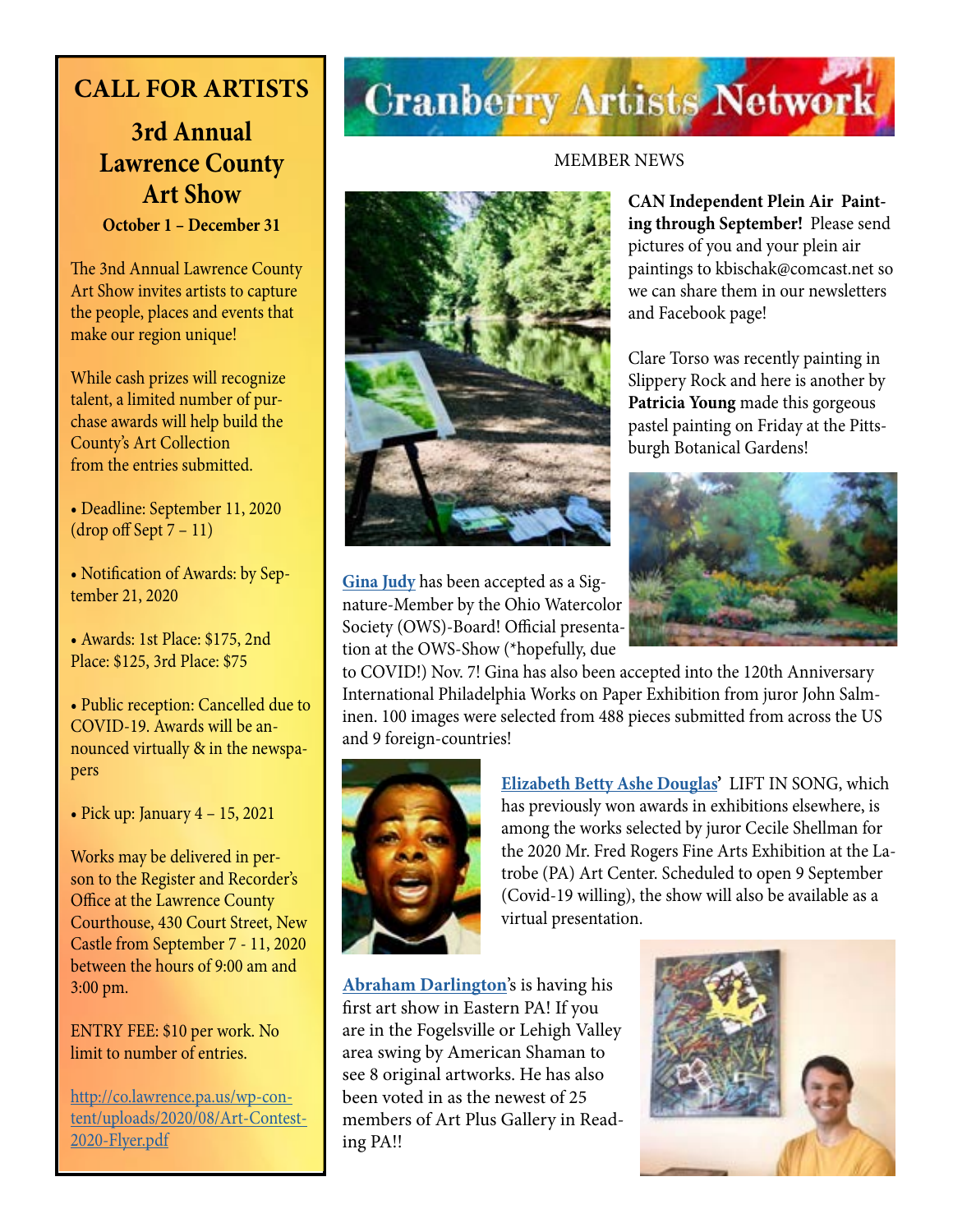

MEMBER NEWS



Congratulations to the following members whose art is part of the Merrick Masters exhibit at the Merrick Art Gallery in New Brighton.





**[Diane Grguras](https://www.dianegrguras.com/)** 3rd Place **[Lorrie Minicozzi](https://www.climbingthewalls.net/)** Honorable Mention



**Marge Gardner** Honorable Mention **[Holly Pultz](https://northhillsartcenter.org/resources/Documents/Shows/Holly%20Plutz%20Resume.pdf)** Honorable Mention



[Dianne Bauman](http://www.diannebauman.com), Sandra Beitsinger, [Kathy Bischak,](https://www.facebook.com/kathy.bischak) [Dona Boots](http://donabootsart.com), [Vicki Car](https://fineartamerica.com/profiles/vicki-carson/shop/prints)[son](https://fineartamerica.com/profiles/vicki-carson/shop/prints)**,** Rodica Constantine, Mary DeSanzo, [Mary Jane Hadley,](https://www.facebook.com/maryjane.hadley) Jennie Johnstone, [Gadi Leshem](https://www.instagram.com/gadi.leshem/?fbclid=IwAR2DUBzFzVETTgOL3qyNaepDyTv50MYhHeQ-N2B5DfRMVDEL3-d21-r26Ms), Gloria Pinchotti, Lynn Roberts, Linda Sant'Eufemia, [Alicia Stankay](https://www.facebook.com/alicia.stankay), [Colleen Tittiger,](http://colleentittiger.com) [Debra Tobin,](http://debratobinart.com) and [James Tobin.](http://jamestobinart.com)

The show is really top notch. The Gallery is open Tuesday, Wednesday and Thursday 10:00am - 4:00pm. You must wear a mask, and the show will be on view until September 20.

## **CALL FOR ARTISTS**

## **Tuscarawas County Art Guild Fall Art Exhibit**

### **Opening November 14th, 2020**

The Tuscarawas County Art Guild is providing an opportunity for artists to participle in our 5th juried art show. Artists 18 years and older and any TCAG member may submit a maximum of three original works of art.

### Entry Date:

Friday, October 30th 2:00pm to 7:00pm Saturday, October 31st 9:00am to 3:00pm

Opening Day: Saturday November 14th 6:00pm to 8:00pm.

Award Ceremony will be at 7:00pm

Exhibit Hours: Open Monday thru Friday (except Thanksgiving weekend) 10:00 am to 2:00pm, Saturdays 11:00am to 4:00pm. Closed Sundays

Eligibility: All Art Guild members and artists over 18 years old.

Entry Fees: Entry fee for TCAG members is \$20.00, \$25.00 nonmembers

Awards: Best of Show, Awards of Excellence, Merit Awards, and Honorable Mention Awards – free TCAG membership.

Number of awards will be determined by the number of entries received.

For rules, requirements and details, visit: [https://www.tuscarawascountyartguild.](https://www.tuscarawascountyartguild.com/2020juriedshow) [com/2020juriedshow](https://www.tuscarawascountyartguild.com/2020juriedshow)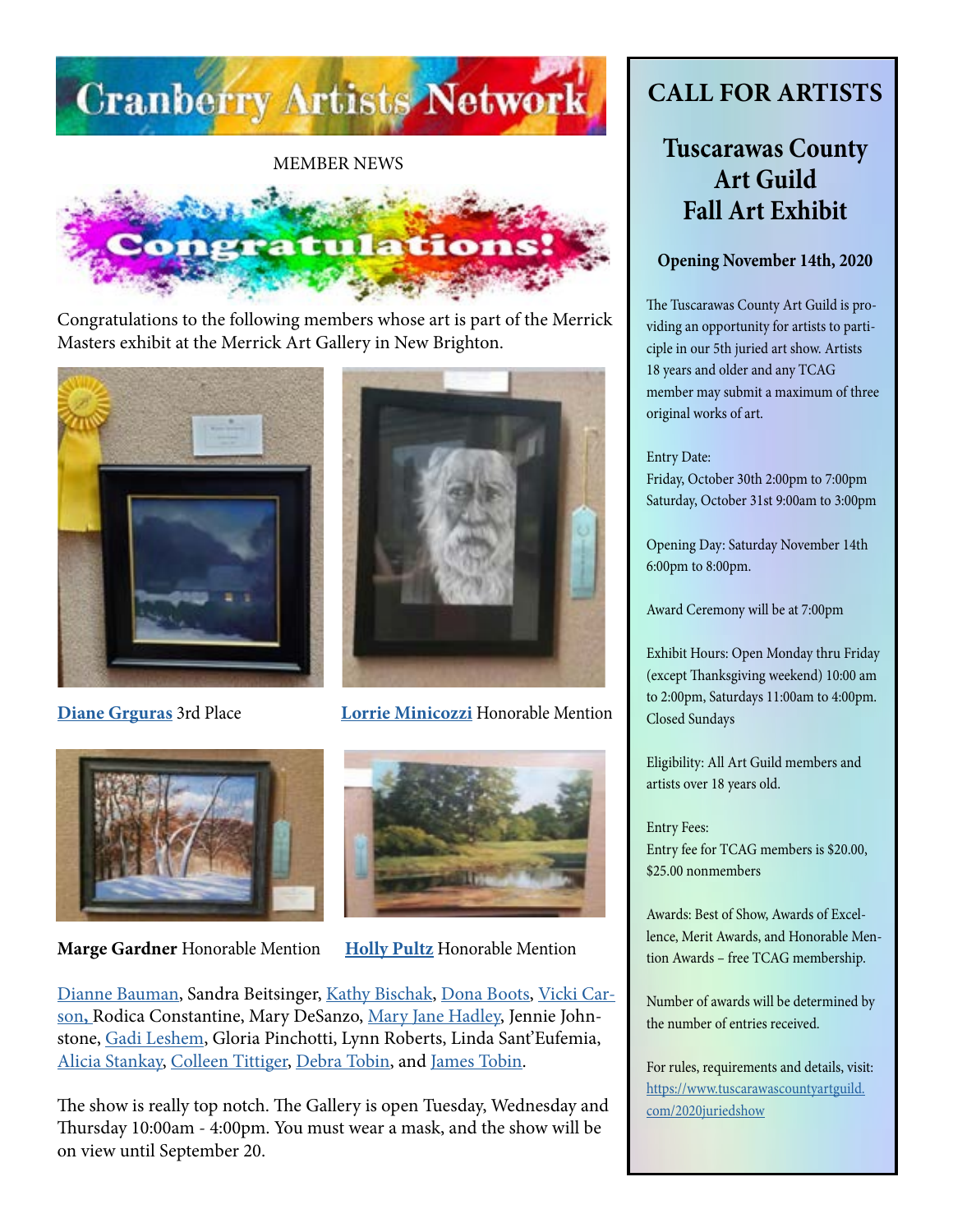## **CALL FOR ARTISTS**

The **[North Hills Art Center](https://northhillsartcenter.org/)** is conducting a **[CALL FOR ENTRIES](https://northhillsartcenter.org/resources/Documents/Shows/MembersShowCall%202020.jpg) [for the upcoming Annual](https://northhillsartcenter.org/resources/Documents/Shows/MembersShowCall%202020.jpg)  [Members' Show – Multi-Media](https://northhillsartcenter.org/resources/Documents/Shows/MembersShowCall%202020.jpg)  [\\*\\*Juried Art Exhibit.](https://northhillsartcenter.org/resources/Documents/Shows/MembersShowCall%202020.jpg)**

**Gallery open to view show in-person Sept 14 thru Oct 9 : Mon-Fri, 10am-3pm; Tues, 7pm-9pm**

**View virtually on NHAC website, Facebook and YouTube starting Sept. 14**

Juried awards and people's choice! Amateur and professional artists can submit their 2D & 3D work to the Art Center for the show. **This art show is for North Hills Art Center members only; those who are not members can join now to be eligible for participation online at: membership or call the office at (412) 364-3622.** 

Our Juror for this show is Pittsburgh artist Holly Pultz. Besides being a full-time art teacher for 30 years and Chair of the Art Department at Seneca Valley School District, Holly has pursued the thrill of watercolor painting, oil painting, sculpting, calligraphy, large wall mural painting & puppet making. Juror's Bio

\*\*This is not a juried entry show. Artwork is juried for awards only. However, the Art Center retains the right to reject artwork that is deemed inappropriate.

**The Members' Show drop off dates are: 8/31-9/4, 10am-3pm; 9/1, 7-9pm** 

**The show ends 10/9 with pick up: 10/12-10/16, 10am-3pm; 10/13, 7pm-9pm.**

# **Cranberry Artists Network**

## **CALL FOR ARTISTS**

## **"Nature and Wildlife" Juried Exhibit October 8- 24, 2020**

The Associated Artists of Butler County is hosting its annual "Nature and Wildlife" juried exhibit October 8- 24. Artists whose art falls within the theme of nature and wildlife may submit up to 10 artworks online for \$30.

### **Deadline: Midnight Sept 26. Artists will be notified of acceptance by Sept 30.**

### **Prospectus:**

The Nature and Wildlife 2020 Exhibit is a juried show. From the submissions, a juror will assemble an exhibit reflecting the highest quality and interpretation of theme conducive with the AABC's goals. An individual may submit up to 10 artworks for consideration. Deadline to apply is midnight September 26, 2020.

### **Categories:**

- Painting: oil, acrylic, watercolor, mixed media, digital painting
- Works on Paper: drawings. pastel, mixed media on paper
- Photography: black and white and color
- Sculpture: carved or constructed three dimensional artworks.

**Image requirements:** clear digital images showing only the artwork. Please crop out any distracting background.

A minimum of 10 pieces must be entered in a category for a award to be given. Entry fee is nonrefundable.

### **Accepted artworks:**

All artworks must be clean and free of dust and dirt. Works considered unsuitable for display will be rejected.

All 2D work must be ready to hang with wire or saw tooth hanger securely affixed to the frame. Artworks not prepared with the above stated hanging hardware will be rejected.

3 Dimensional work must be display ready and level.

The AABC retains the right to use photographs of entries in promotional materials.

Artists will be notified of acceptance via email by September30. Accepted artwork should be delivered to the Art Center by October 5. It is the artist's responsibility to deliver all accepted artworks.

### **Application link:**

<https://www.cognitoforms.com/ButlerArtCenter1/NatureAndWildlifeExhibit>